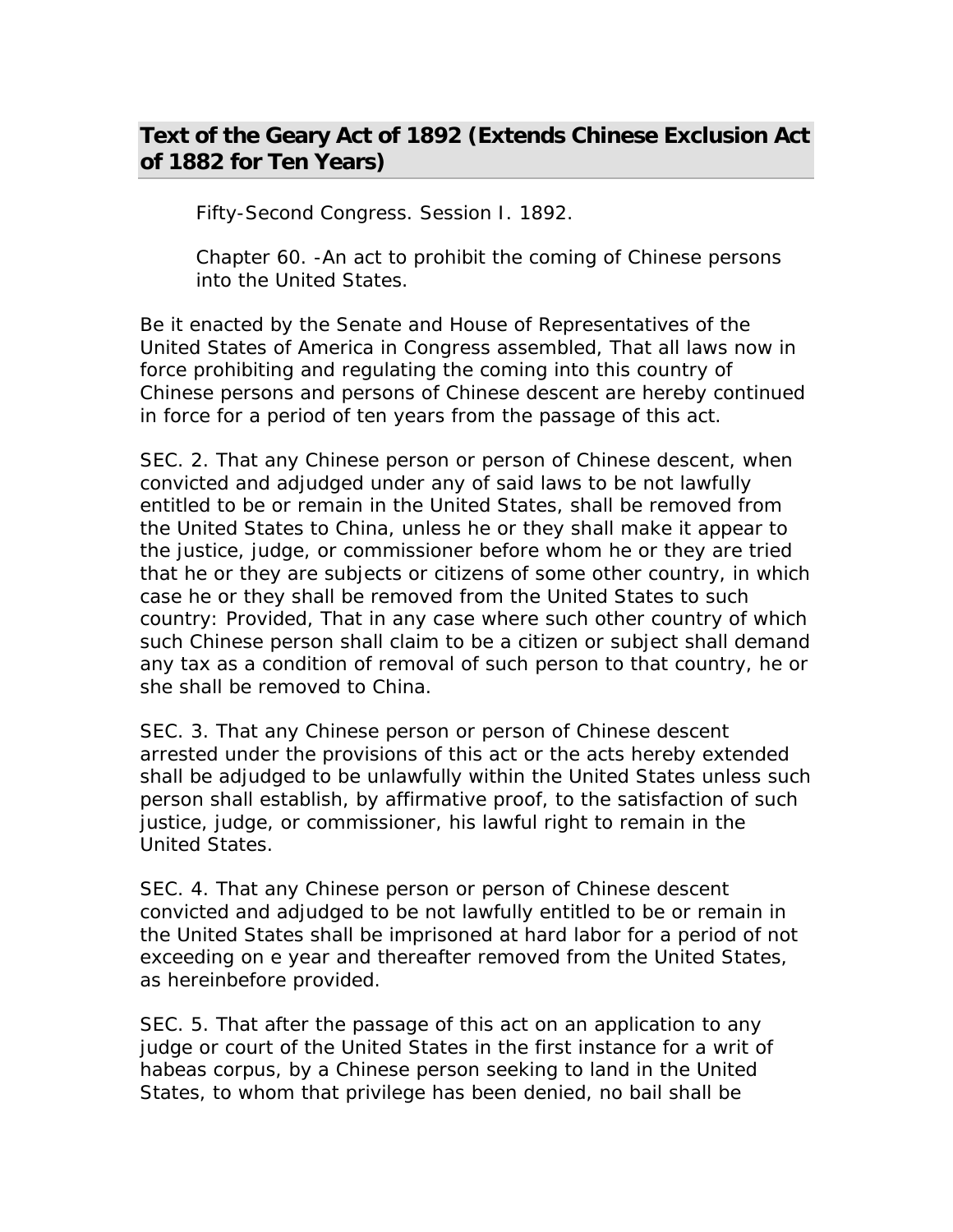allowed, and such application shall be heard and determined promptly without unnecessary delay.

SEC. 6. And it shall be the duty of all Chinese laborers within the limits of the United States, at the time of the passage of this act, and who are entitled to remain in the United States, to apply to the collector of internal revenue of their respective districts, within no year after the passage of this act, for a certificate of residence, and any Chinese laborer, within the limits of the United States, who shall neglect, fail, or refuse to comply with the provisions of this act, or who, after one year from the passage hereof, shall be found within the jurisdiction of the United States without such certificate of residence, shall be deemed and adjudged to be unlawfully within the United States, and may be arrested, by any United States customs official, collector of internal revenue or his deputies, United States marshal or his deputies, and taken before a United States judge, whose duty it shall be to order that he be deported from the United States as hereinbefore provided, unless he shall establish clearly to the satisfaction of said judge, that by reason of accident, sickness or other unavoidable cause, he has been unable to procure his certificate, and to the satisfaction of the court, and by at least one credible white witness, that he was a resident of the United States at the time of the passage of this act; and if upon the hearing, it shall appear that he is so entitled to a certificate, it shall be granted upon his paying the cost. Should it appear that said Chinaman had procured a certificate which has been lost or destroyed, he shall be detained and judgment suspended a reasonable time to enable him to procure a duplicate from the officer granting it, and in such cases, the cost of said arrest and trial shall be in the discretion of the court. And any Chinese person other than a Chinese laborer, having a right to be and remain in the United States, desiring such certificate as evidence of such right may apply for and receive the same without charge.

SEC. 7. That immediately after the passage of this act, the Secretary of the Treasury shall make such rules and regulations as may be necessary for the efficient execution of this act, and shall prescribe the necessary forms and furnish the necessary blanks to enable collectors of internal revenue to issue the certificates required hereby, and make such provisions that certificates may be procured in localities convenient to the applicant, and shall contain the name, age, local residence and occupation of the applicants, such other description of the applicant as shall be prescribed by the Secretary of the Treasury, and a duplicate thereof shall be filed in the office of the collector of